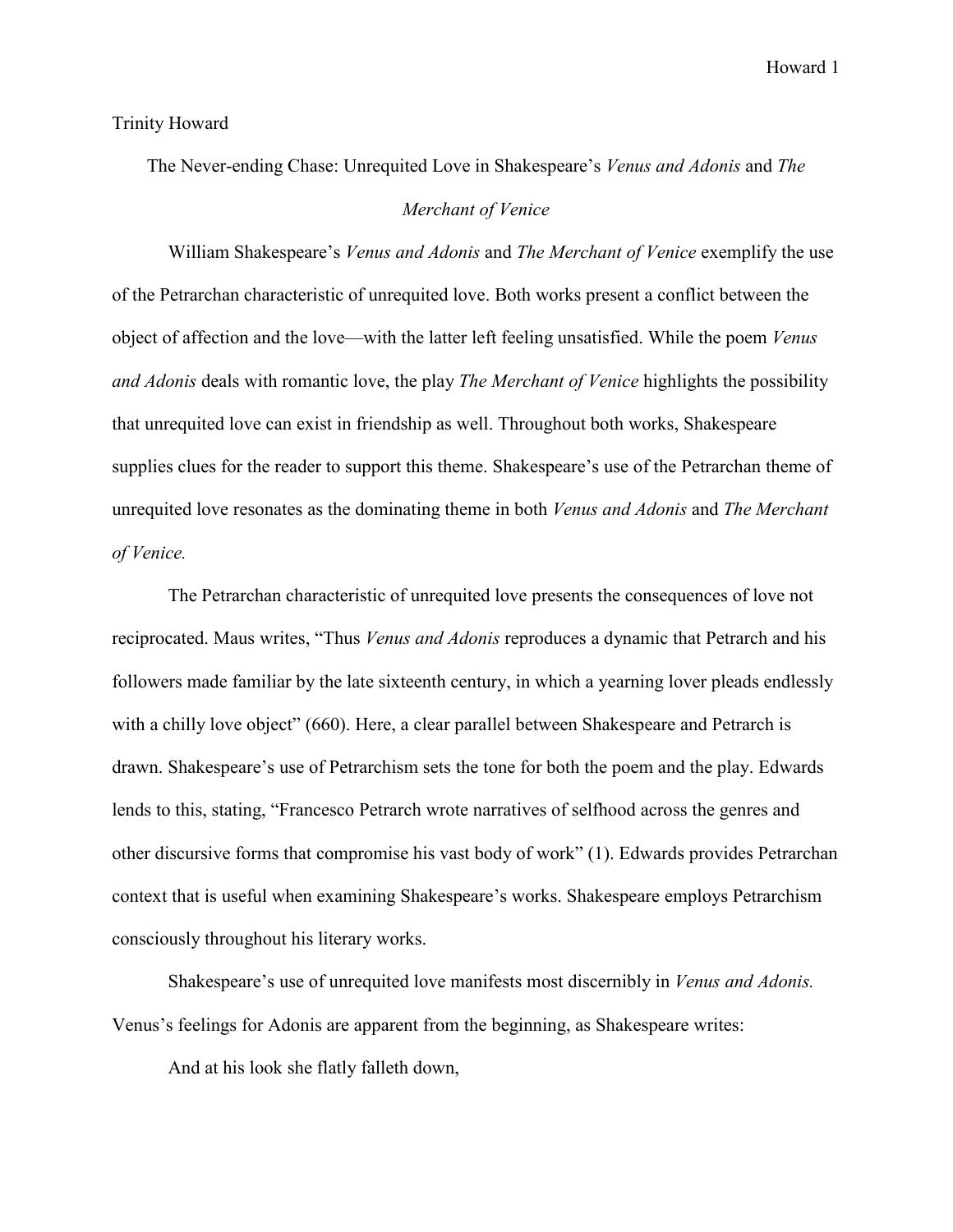For looks kill love, and love by looks reviveth.

A smile recures the wounding of a frown,

But blessed bankrupt that by loss so thriveth.

That silly boy, believing she is dead,

Claps her pale cheek, till clapping makes it red. (463-468)

This quote provides a basis for the theme of unrequited love throughout the work. The concept that Venus can die at Adonis's glance and then be revived by him heightens her feelings for him, making these intentions clear to the reader in an urgent sense. Venus's adoration and Adonis's subsequent disinterest epitomize Shakespeare's use of this Petrarchan theme. Venus's attempts prove futile until she is forced to fake her death for Adonis to notice her. Her sheer affection for Adonis is present when Shakespeare writes:

And, trembling in her passion, calls in balm,

Earth's sovereign salved to do a goddess good.

Being so enraged, desire doth lend her force

Courageously to pluck him from his horse. (27-30)

Here, the intensity of Venus's devotion to Adonis drives her actions. His rejection only fuels her passion more. Maus writes, "In Petrarchan poetry, little of consequence seems to happen, but the apparent lack of momentum is actually a prime stimulus to creativity. Frustration hones techniques or erotic persuasion, it energizes lament and interestingly complicates the poet-lover's state of mind" (660). In Adonis's rejecting Venus, she is not deterred but instead makes more headstrong advances. This frustration gives ammunition for her pursuit of him. The reader gains insight into Adonis's feelings for Venus when Shakespeare writes: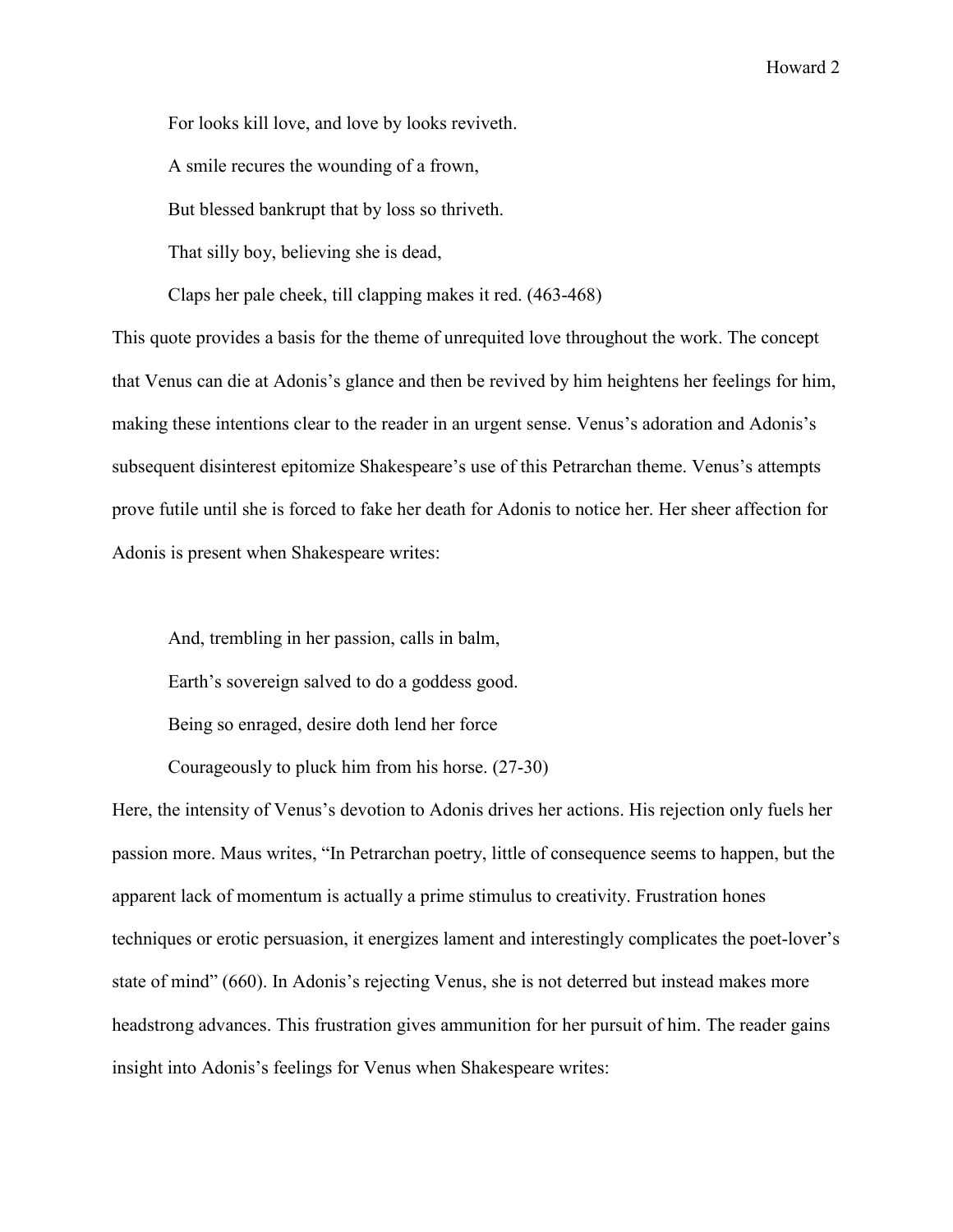Over one arm the lusty courser's rein, Under her other was the tender boy, Who blushed and pouted in a dull disdain, With leaden appetite, unapt to toy— She red and hot as coals of glowing fire, He red for shame but frost in desire. (31-35)

In these lines, Adonis's intentions with Venus are made clear: he could not care less about her or her feelings toward him. Her appearance is described as hot, while his demeanor is icy cold. The two descriptions could not be more polarly oppositive, underlining the unrequited love that exists between them. Lindheim writes, "It is possible for Adonis to feel that the boar and Venus are equally his enemies, and it is possible for Venus to see in the boar's nuzzling of Adonis with his tusk an analogue to her own sexual desires" (197). Venus's pining for Adonis matters not to him because his aim is only to hunt. Adonis's love for the hunt equals Venus's love for him—both characters are chasing after an objective that they are not sure they will obtain. This drives Venus to chase him harder and causes Adonis to run faster from her. Like Adonis's desire to capture the boar is being magnified by Venus's interferences, Venus's yearning for Adonis's love is highlighted by his rebuttals. Adonis is Venus's boar.

Comparing Ovid's Venus to Shakespeare's Venus, Maus writes, "Shakespeare's Venus declares herself in a much more forthright fashion, but his Adonis, unlike Ovid's, remains unresponsive to her charms" (660). Shakespeare's Adonis verbally refuses Venus outright. Venus's feelings for Adonis overshadow his rejection because her judgment is clouded by love. Shohet writes, "I propose that we might fruitfully read Shakespeare's *Venus and Adonis* as addressing just these questions: as considering multiple and competing discourses of desire, and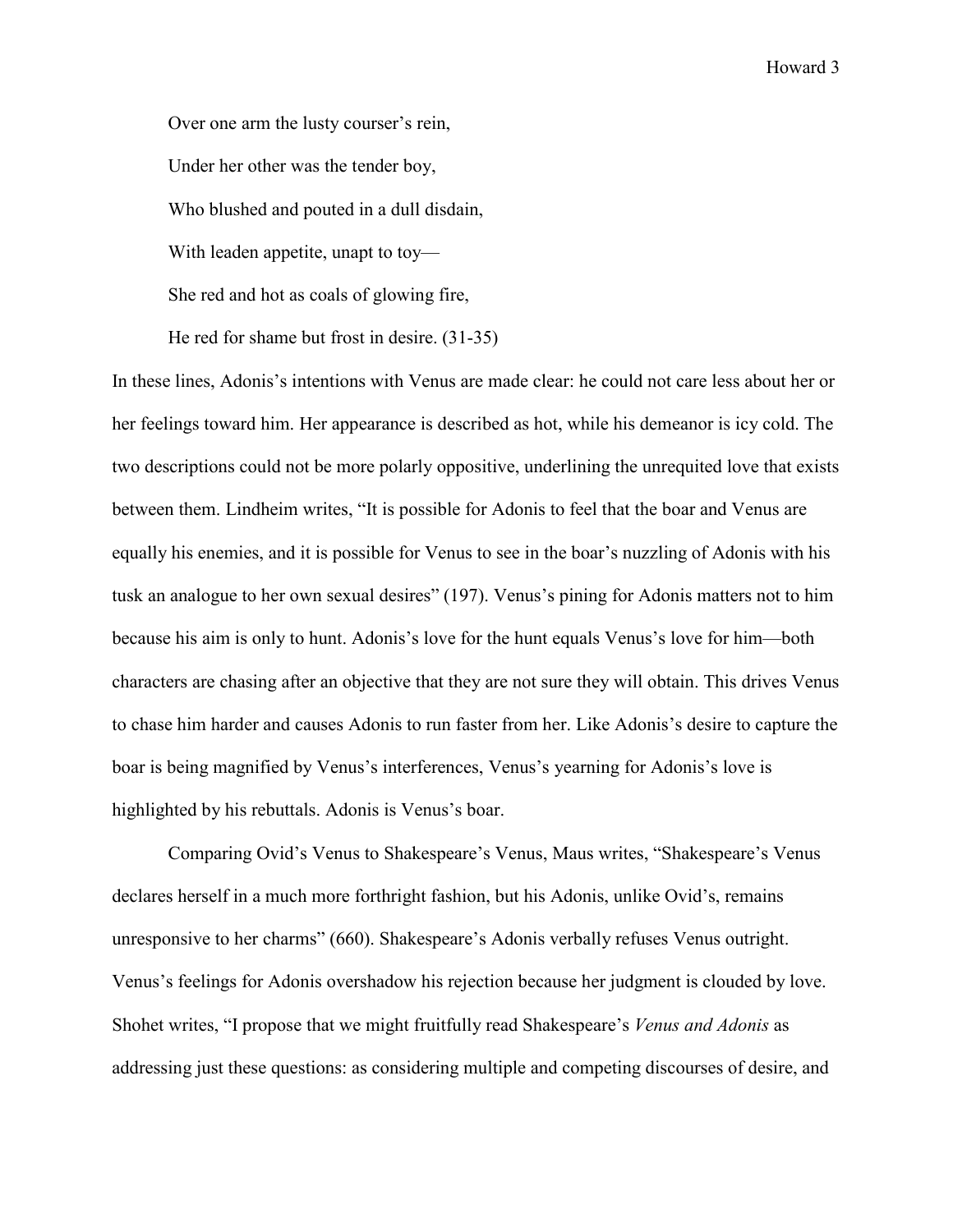exploring how different poetic and erotic modes might inflect one another" (86). Venus's hunt for Adonis mirrors his hunt: they are both passionately seeking out prey. Adonis regards her interrupting his hunt as Venus would hypothetically regard an obstacle in her way of pursuing him. These unrequited feelings further cement Shakespeare's employment of the theme throughout this poem.

*The Merchant of Venice* provides a similar conflict. Though sometimes subtle, the unrequited love that Antonio feels for Bassanio prevails. The reader must critically evaluate Antonio's actions and Bassanio's reception of the actions to discern the unreciprocated feelings. Shakespeare does not make the nature of these feelings known, leaving it up to the reader to determine whether the love exists as extreme dedication or romantic affection. Antonio's character is purposefully confusing throughout the play, as Lewis writes, "This discouragement against judgment is desirable dramatically not only because the play presents a tension between judgment and love—or law and mercy—but because, more radically, the play concerns the very difficulty of human judgment" (27). Antonio's clouded judgment when choosing to trust Bassanio and continually lend him money contributes to his feelings for Bassanio. Whichever the reader chooses, it is clear that Bassanio does not repay those feelings for Antonio. It is, however, unnecessary to decide if these feelings are romantic or rooted in friendship, as Hyman writes, "Some readers might insist that Antonio has some unconscious sexual feelings for Bassanio that he would never reveal even to himself. But such an assumption is neither necessary nor relevant to our understanding of his actions" (110). Hyman goes on to add, "All that we need to assume is that Antonio knows he should be happy in his friend's normal attempt to find a wife and is nevertheless unhappy at losing him" (110). Considering this, the research provides an understanding of Bassanio's abuse of Antonio's willingness to help his friend. This Petrarchan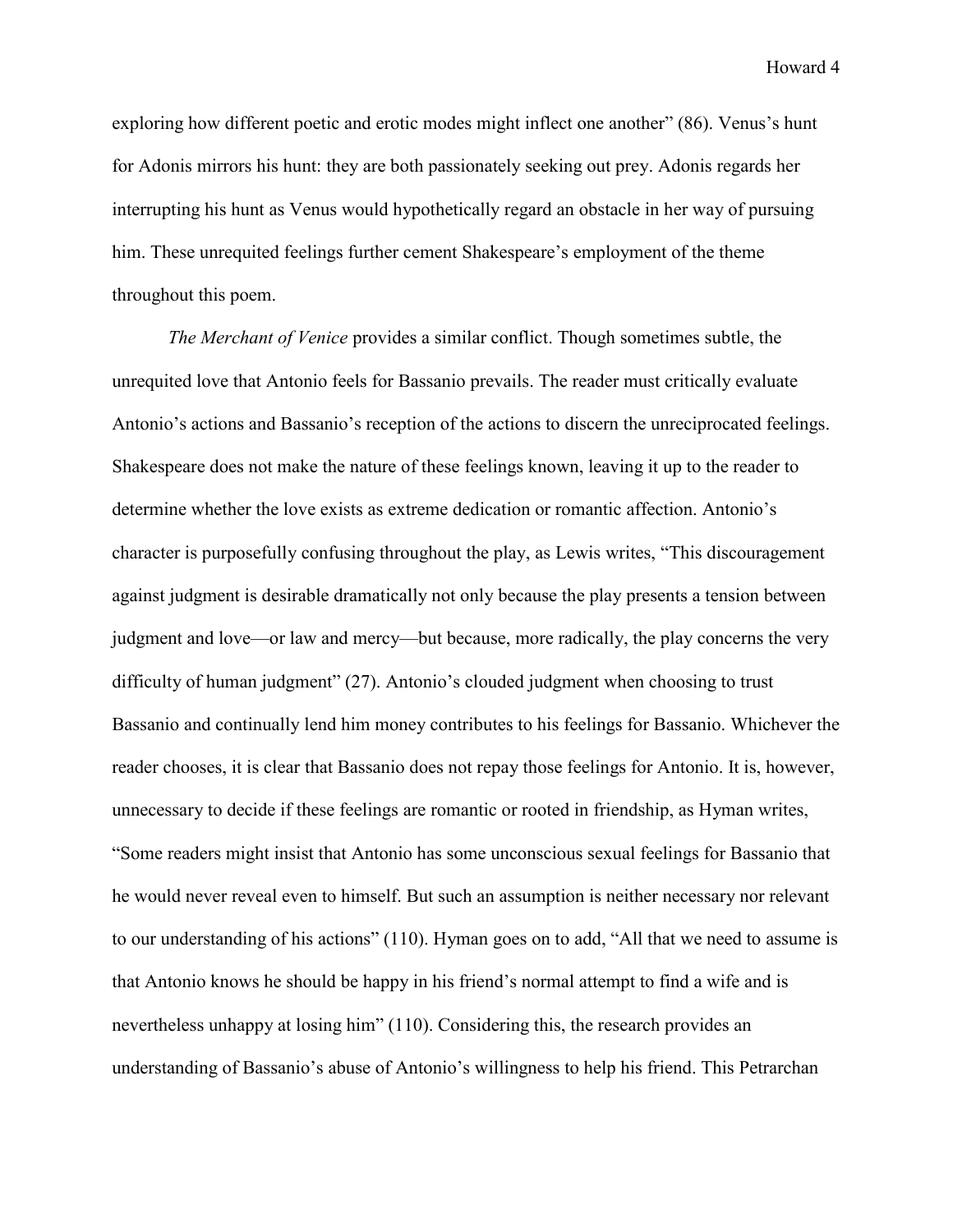tradition presents itself in the form of unrequited love in *The Merchant of Venice.* Antonio wants to rejoice for Bassanio but cannot seem to bring himself to face that happiness.

This paradox prompts his statement in the first lines of the play, "In sooth, I know not why I am so sad" (1.1.1). The group to whom he is speaking tries to figure out what he is upset about. Eventually, Solanio concludes, "Well, then, you are in love" (1.1.46). This suggestion sparks the idea of unrequited love between Antonio and another. Antonio rejects this notion, too, exclaiming, "Fie, fie!" (1.1.47). Such an outburst of response presents grounds to examine his behavior throughout the play. Lewis expands on this, "Nowhere in Act I—or, for that matter, the rest of the play—does Antonio come to terms with his 'sadness'; nowhere does he admit a plausible cause for the vague, inscrutable feeling he initially describes as preventing him from knowing himself" (21). This considered, Antonio's lack of resolution in the play directly relates to Bassanio's failure to requite. Throughout the course of the plot, Antonio gives Bassanio money and even almost his own life, and yet his feelings are unmatched. Nonetheless, Antonio makes evident his feelings for Bassanio from the beginning of the play. Antonio confesses to Bassanio, as Shakespeare writes:

I pray you, good Bassanio, let me know it;

And if it stand, as you yourself still do,

Within the eye of honor, be assured,

My purse, my person, my extremest means

Lie all unlocked to your occasions. (1.1.142-146)

In these lines, Antonio pours out his heart to Bassanio, assuring him of his willingness to do anything for his friend. Later in the play, he does goes to his extremest means by almost giving his life for his friend—and does so not only willingly but enthusiastically.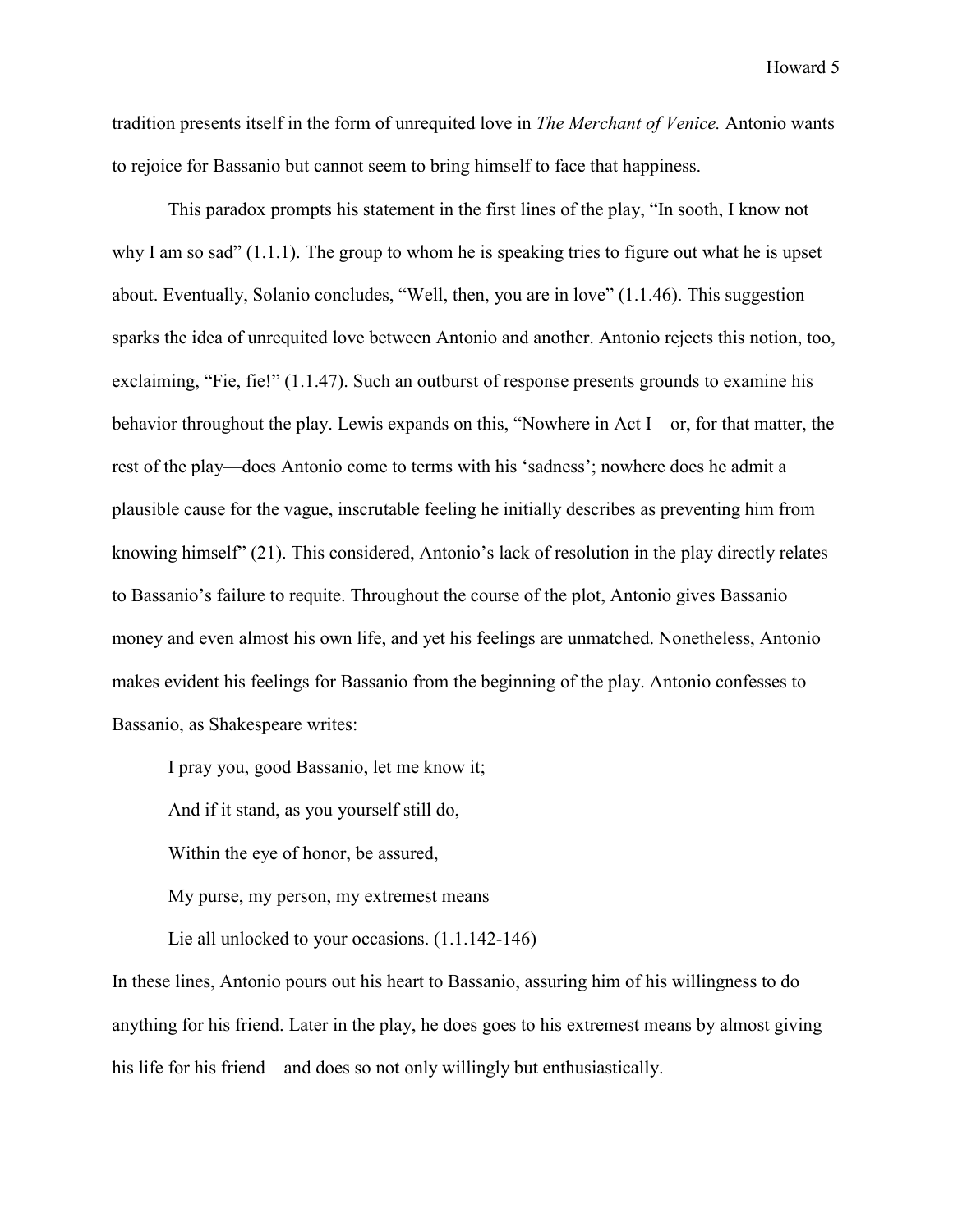Bassanio knows how Antonio cares for him, and this knowledge drives Bassanio to take advantage of his friend throughout the play. Bassanio's ambitions are brought to light when Shakespeare describes:

But my chief care

Is to come fairly off from the great debts Wherein my time, something too prodigal, Hath left me gaged. To you, Antonio, I owe the most in money and in love, And from your love I have a warranty To unburden all my plots and purposes

How to get clear of all the debts I owe. (1.1.134-141)

The interest rests in the fact that, when Bassanio addresses Antonio, he mentions money first and love second. Here, Bassanio's intentions are affirmed: he is using Antonio for monetary gain. He owes Antonio the most in money, and though he acknowledges that he is indebted to him in love, his actions throughout the rest of the play prove he does not intend to repay this debt. The only wrong he appears to desire to right is his monetary debt to Antonio. Amy Greenstadt comments on this, writing, "Antonio's regular habit of lending money to Bassanio at no interest reflects his desire to regard their friendship in these idealized terms, where the very words 'lend or give' can have no meaning because, as two souls have joined in one body, in giving to the other each friend donates himself" (950). The giving of himself to Bassanio remains, in Antonio's mind, no question because he feels obliged to help his friend in whatever way he can be of use. Bassanio, in turn, knows that Antonio will lend to him as long as he is able, both because he knows how deep Antonio's feelings for him are, and because Antonio has said he will go to extreme lengths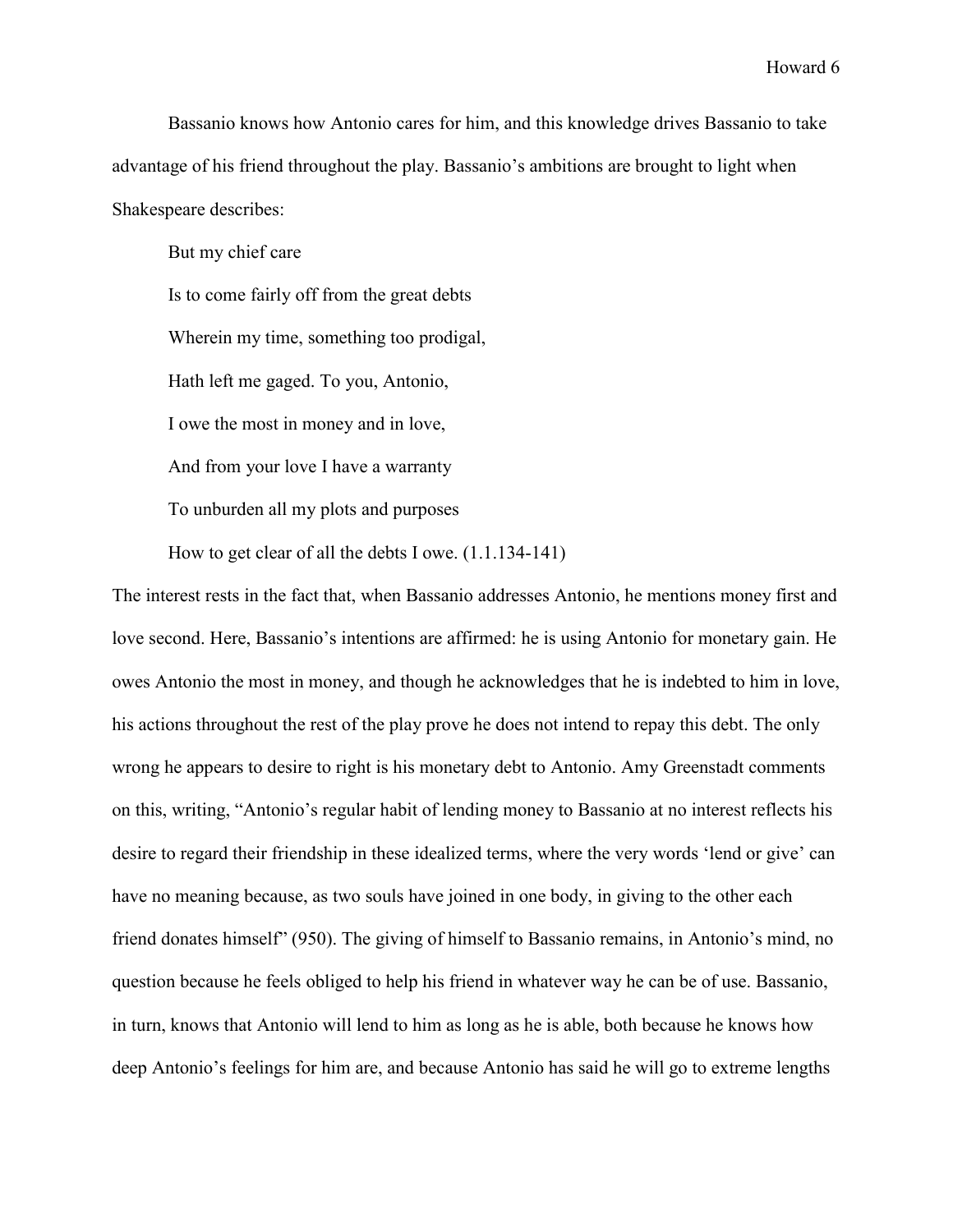to support his friend several times throughout the play. If Antonio is willing to do anything for his friend, but Bassanio does not reciprocate this willingness, then the conflict between the two men defines itself as that of unrequited love.

The same between these two characters in friendship can be said about a passionate lover pursuing a disinterested object, as in *Venus and Adonis.* Bassanio only gives Antonio attention because of Antonio's readiness to provide him with financial relief. Antonio's passionate feelings for Bassanio remain prevalent throughout the play, as even near his death, Antonio prays for Bassanio to witness his sacrifice. Antonio cries out for Bassanio, as Shakespeare writes:

Therefore go.

These griefs and losses have so bated me

That I shall hardly spare a pound of flesh

Tomorrow to my bloody creditor.

Well, jailer, on! Pray God Bassanio come

To see my pay his debt, and then I care not. (3.3.31-36)

Antonio's affection for and loyalty to Bassanio supersede his wish for living. Here, a faithful friend is described as willing to die to prove his love, exemplifying the Petrarchan characteristic of unrequited love.

Antonio's adoration is very much unrequited, as it is, in fact, Portia who saves his pound of flesh. Shakespeare writes,

Tarry a little. There is something else:

This bond doth give thee here no jot of blood.

The words expressly are 'A pound of flesh.'

Take then thy bond, take thou thy pound of flesh;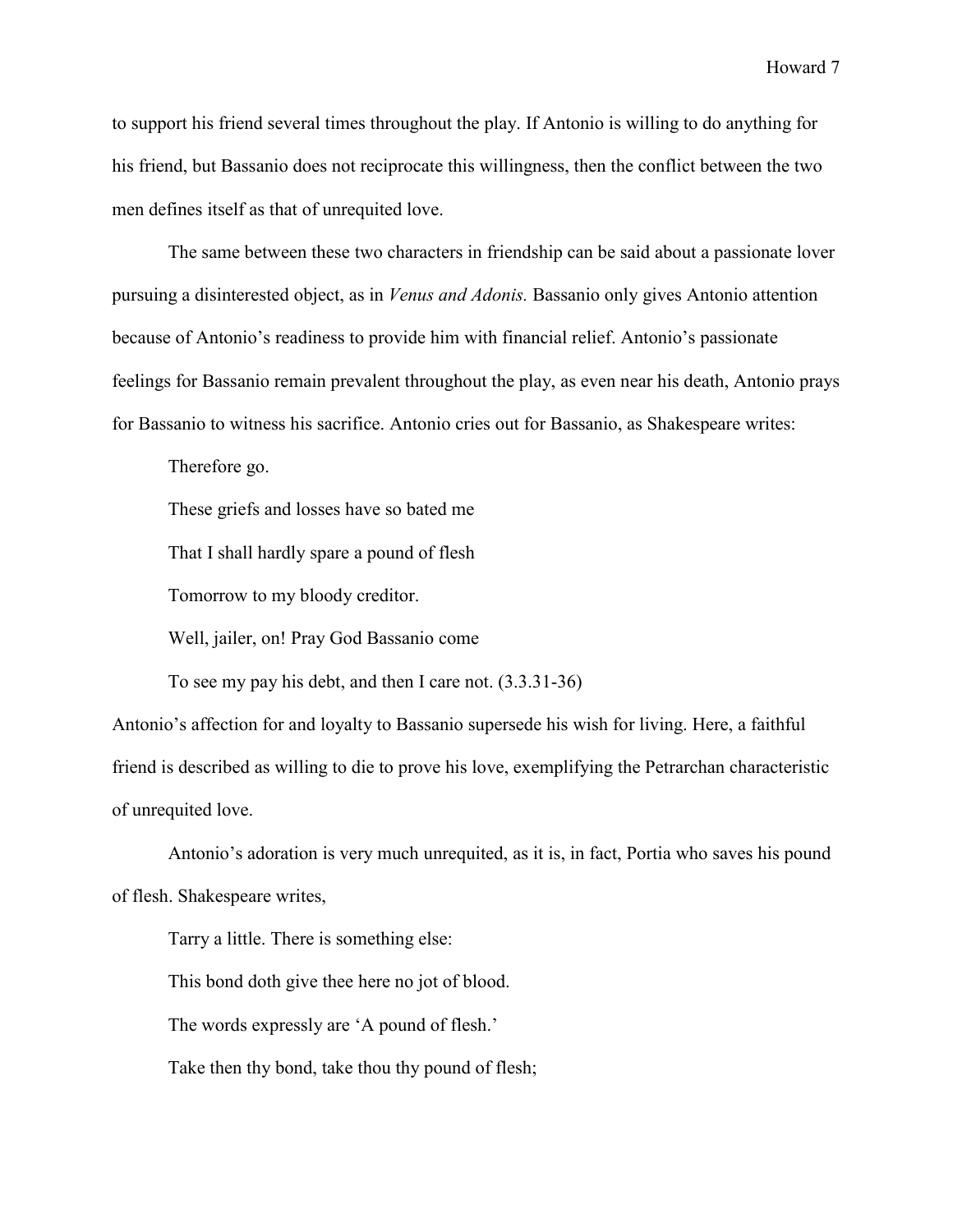But in the cutting it, if thou dost shed

One drop of Christian blood, thy lands and good

Are by the laws of Venice confiscate

Unto the state of Venice. (4.1.303-309)

Portia, not Bassanio, saves Antonio from his fatal payment. Here, Bassanio's claims of repaying the loan three (or even ten) times over fall flat, because without Portia, Antonio would now be dead. This conclusion would cause most friends to reevaluate their priorities and relationship but not Antonio. Bassanio's words mean little to the reader when Antonio's actions for his friend are so great. Still, Antonio's love for his friend trumps all reason, as he does not see Bassanio's failure to be the one to save him as unwilling or careless. Antonio reunites with Bassanio, declaring he will now "stand indebted over and above/ In love and service to you evermore" (4.1.411-412). Antonio's feelings for Bassanio remain unfaltering, demonstrating his unconditional love for his friend. This very sentiment is the precedent for the Petrarchan theme of unrequited love. Antonio's love for Bassanio proves to be unconditional, deterred not by Bassanio's failure to contribute to the friendship in as meaningful a way as Antonio does. In a sense, this action heightens Antonio's feelings for Bassanio—maybe because he believes that this dramatic display of public adoration will cause Bassanio to reciprocate his feelings.

In conclusion, Shakespeare's employment of the Petrarchan characteristic of unrequited love presents itself as a reigning theme throughout both the poem *Venus and Adonis* and the play *The Merchant of Venice.* In *Venus and Adonis,* the theme of unrequited love implores the reader to discern friendly fondness from amorous devotion. Venus and Antonio are not deterred by their love object's reluctance. In Venus's case, this causes her to pursue Adonis more feverishly. For Antonio, his loyalty to his friend blinds him throughout the trial and his almost death. Venus is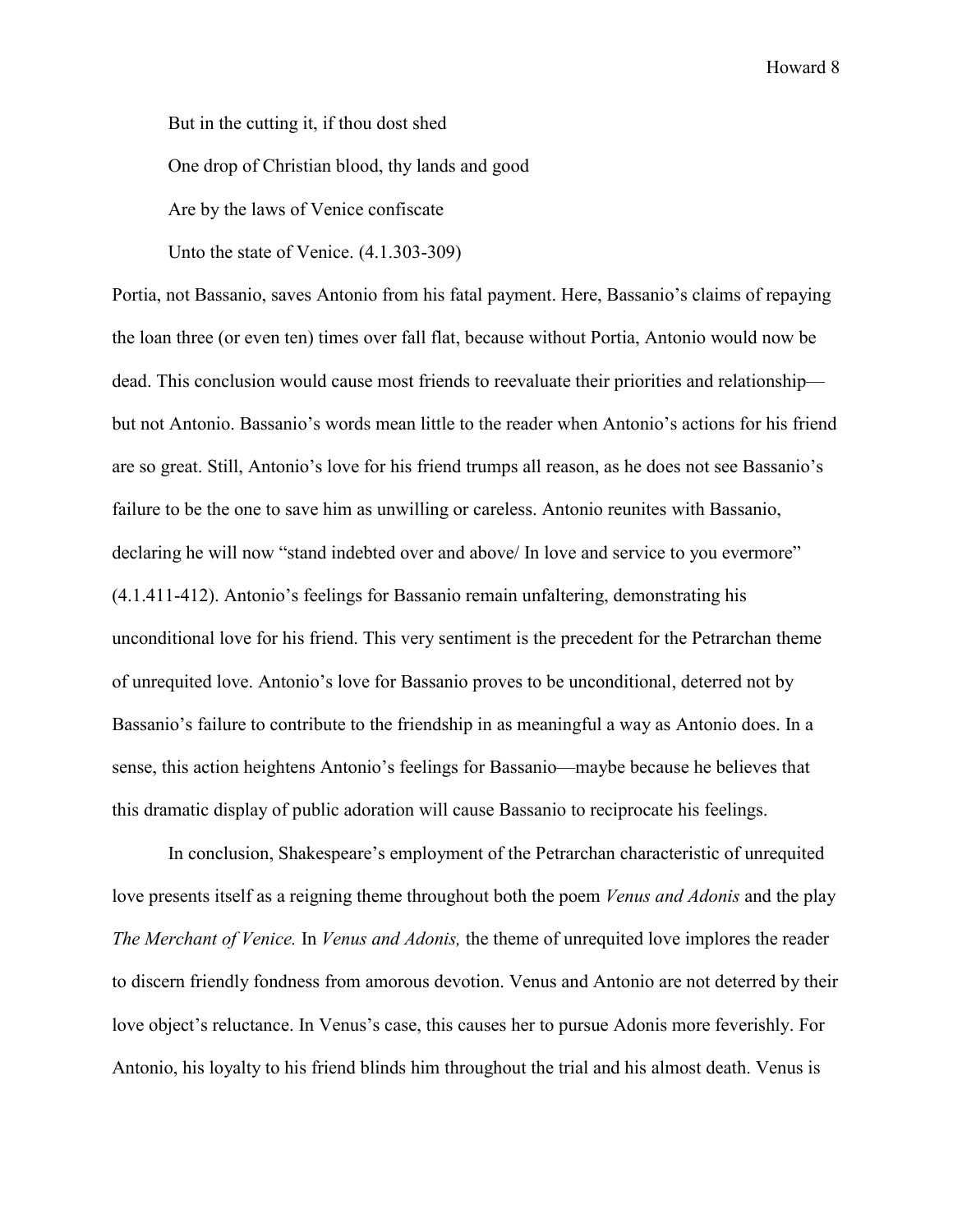more than willing to feign death to gain Adonis's attention, and Antonio is acceptant of laying down his life for Bassanio. Though Venus longs for Adonis's admiration, Antonio seems content with what he has now. In an urgent sense of the Petrarchan theme, Shakespeare utilizes unrequited love as a driving force to propel the contents of the plot in both literary works.